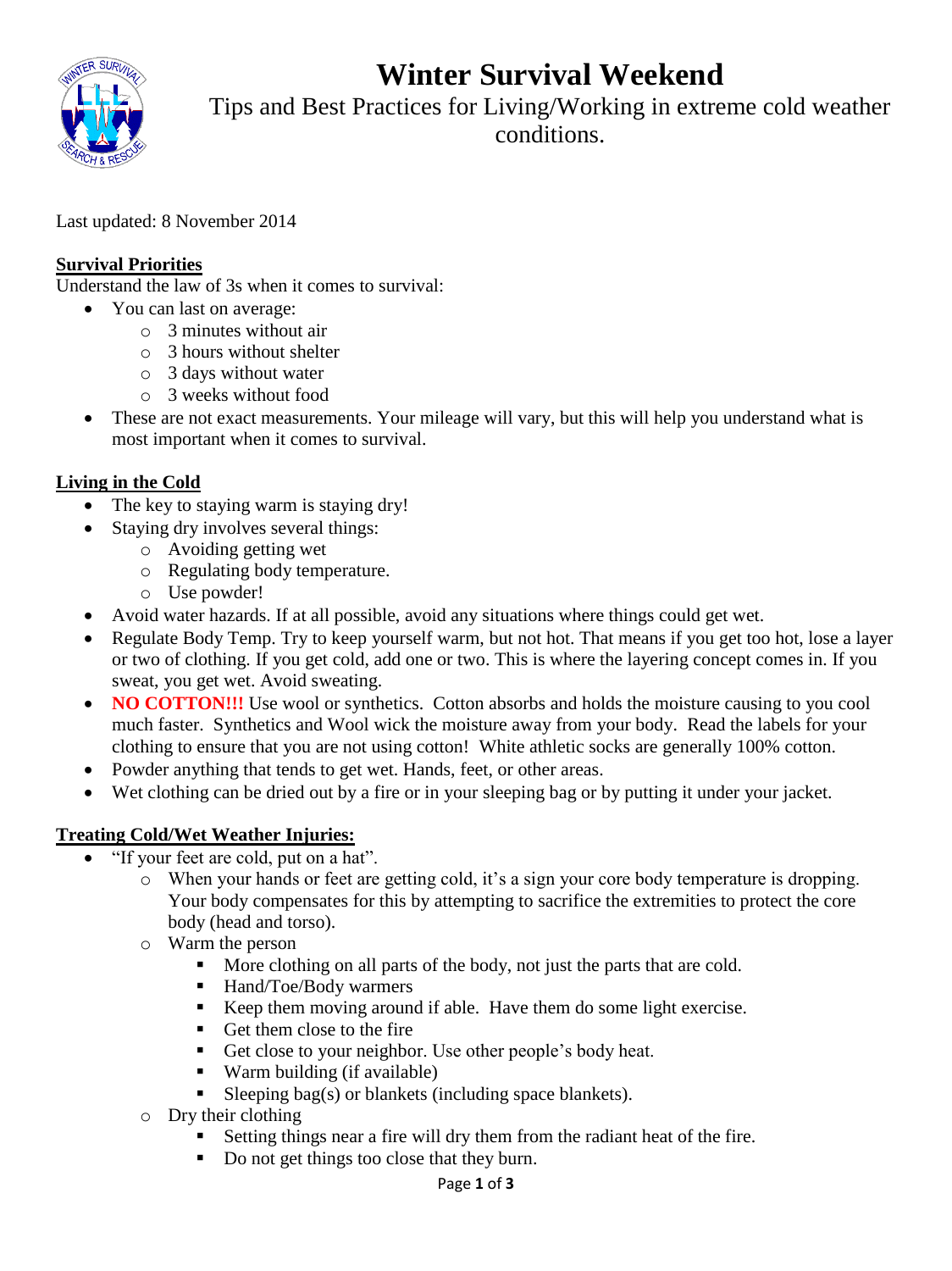o If we are unable to warm the person through those methods, we will get them out of the area to safety.

## **Building a Cold Weather Shelter**

- Avoid heavy roofs possibility of midnight cave-in.
- Dig a rectangular hole or build up walls of snow. 3 sides, the 4th is your entrance. Keep the entrance as small and low as possible and pointed away from the wind. The shelter should be just big enough and high enough to fit however many people will be sleeping in it.
	- o Use a tarp or poncho for the roof. Angle it. This will allow moisture to flow off the inside of the roof as it accumulates.
	- o Anchor the poncho or tarp with snow, rocks, sticks or anything available.
	- o Use snow to level the bottom so that you're sleeping on a flat surface.
	- o Get yourself off the ground if at all possible. Sleeping pads, dry grass, pine bows are all great insulators and will help keep you warmer. The more of this stuff under you, the better.
		- One layer underneath you is as good as having two on top of you.

# **Sleeping in the cold**

- Go to the bathroom just before you go to bed! It's a pain to get up in the middle of the night and a lot of work and wasted energy.
- Always sleep on top of a ground pad or natural insulation. The ground sucks the heat out of you.
- Getting into bed:
	- o Have as much clean, dry clothing on as possible. Dirty or wet clothing only makes you colder faster.
	- o Remove boots. Leave them outside your bag, but inside your shelter so they do not get rained or snowed on. They will air dry, even in the cold. Pull liners and insoles out of boots to increase drying.
	- o Crawl in. As you take off layers, stuff them inside your sleeping bag. Against the zipper, in the feet, etc. Works as extra insulation against cold.
		- I Jackets work great wrapped around your feet to keep them warm.
		- Putting mittens over your feet also works.
- Do not sleep with your head inside your bag. Moisture from your breath will cause you to get cold quickly.
	- o Use drawstrings to close hood tightly around your head so the only thing exposed is your nose and mouth.
	- o If your nose or mouth get cold, lay a scarf or cold weather mask lightly over your nose and mouth, but make sure that moisture escapes to the outside world and not into your sleeping bag.
	- o If you get cold, stand up in your sleeping bag and run in place or do flutter kicks or some other kind of exercises to warm up.
	- o If you do have to get up in the middle of the night to go to the bathroom, do it! Holding it just causes your body to divert energy from other places to your bladder and you will be miserable all night.
	- o Open your sleeping bag for a min or so occasionally to let the moisture escape if you are feeling damp.
- When getting out of bed in the morning, reverse the process.
	- o Get dressed inside the bag as much as possible and then crawl out and put your boots and outer clothing on.
	- o Make sure you check for small animals in your clothing and boots that are left outside your bag.
- Leave your sleeping bag open during the day to let it air out. Make sure it does not get rained or snowed on.